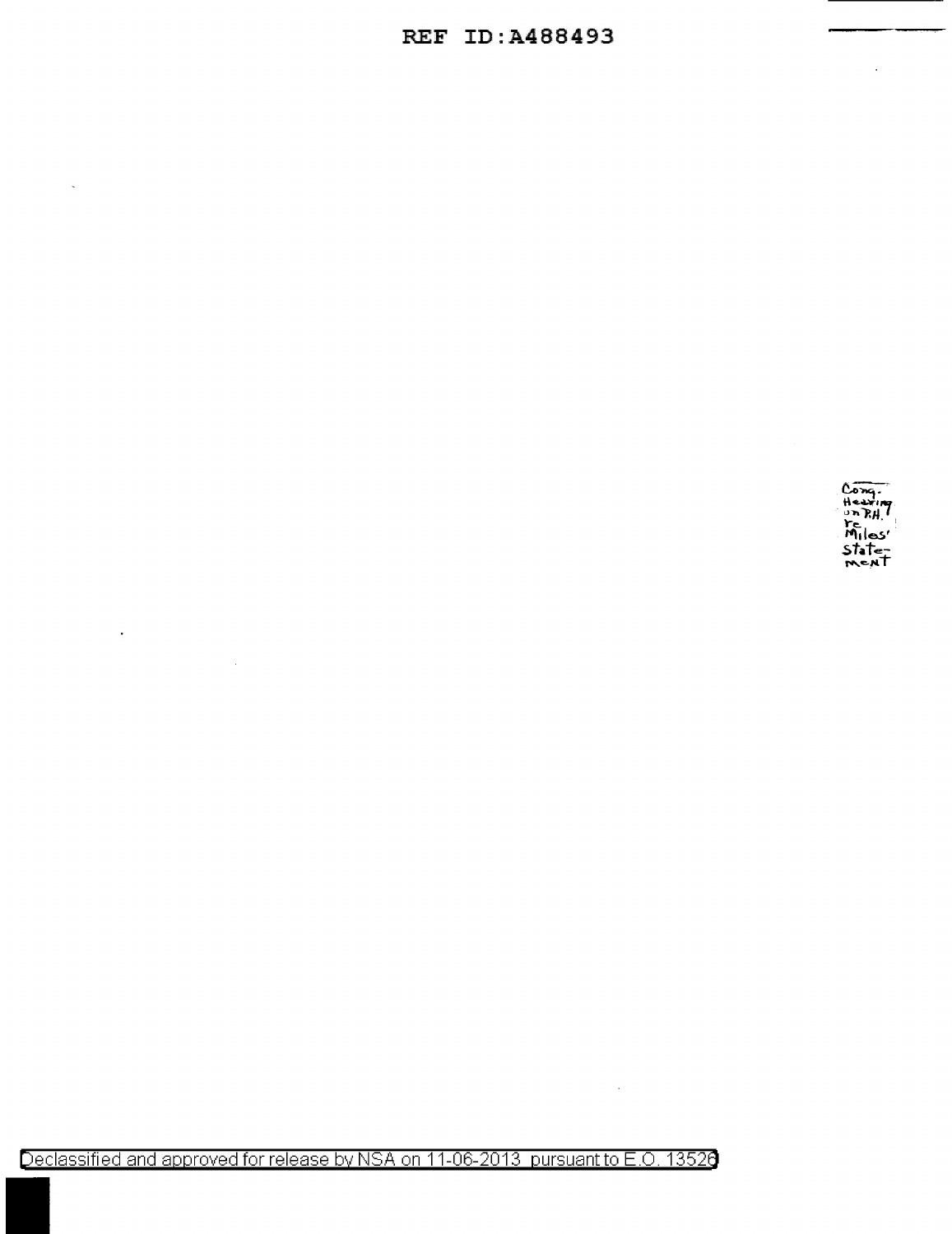<del>I</del>D+A488493

WDGSS-14

5 December 1945

 $\pi$ 

 $PH.$  for

SUBJECT: Congressional Hearing on Pearl Harbor

TO<sub>1</sub>

Chief, Army Security Agency

1. According to a report appearing in the Washington Evening Star for 1 December 1945, at the Joint Congressional Hearing on Pearl Harbor Major General Miles is quoted as having made the following explanation for the failure on the part of the "ar Department to send to General Short a certain vital piece of information (Japanese order of 1 December 1941 to destroy codes):

> "General Miles replied that the main reason was 'the code experts said the Navy's code was much more secure than ours and so we preferred for messages to go out through the Navy. '"

 $2,$ This is the first time I, or any of my associates with whom I have consulted, have ever heard such an allegation of insecurity of the Army's principal cryptographic system in use between the War Department and the Overseas Departments. As a matter of fact,

a. the Army's cryptographic machine, Converter N-134A, was in use for these communications from 1938 to and through the date of the Pearl Harbor attack;

b. the security of that mechine was at least equal to that of Converter H-1340 (Sigaba) which replaced it;

c. the security of the M-134A was at the very least as great ss, and probably far greater than, that of the machine the Navy was using at that time (the HCM); and finally,

d. the Navy adopted an Army cryptographic invention when it placed its criginal development contract with the Teletype Corporation for the construction of the machine which later became known as the FCM (Sigaba).

3. The Hawaiian, Philippine and Panama Canal Departments each had at least two Converters M-134A in everyday use in 1941, since